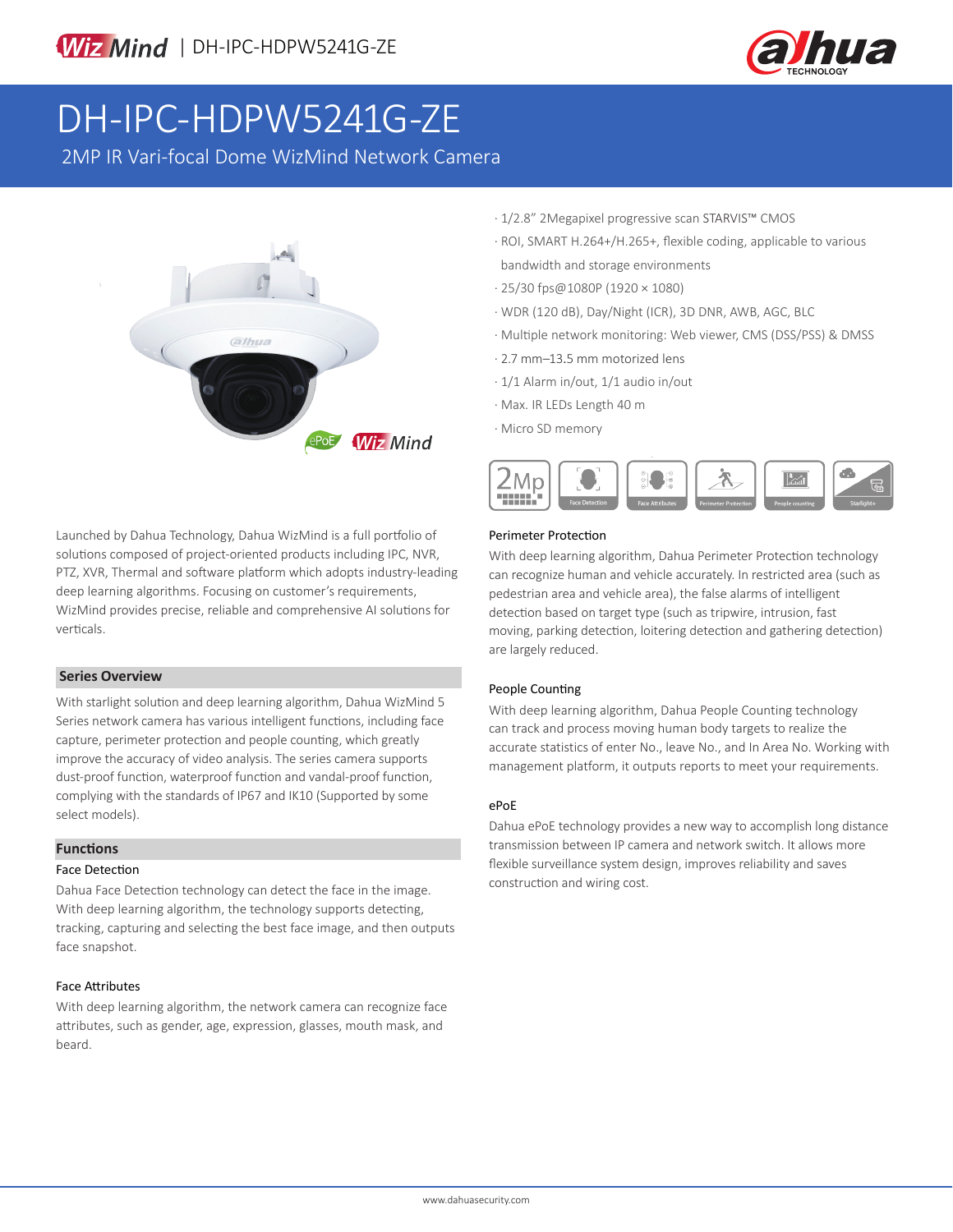### Wiz Mind | DH-IPC-HDPW5241G-ZE

### **Technical Specification**

| Image Sensor                    |      | 1/2.8" 2Megapixel progressive scan STARVIS™ CMOS |               |              |             |
|---------------------------------|------|--------------------------------------------------|---------------|--------------|-------------|
| Max. Resolution                 |      | 1920 (H) × 1080 (V)                              |               |              |             |
| RAM/ROM                         |      | 512 MB/128 MB                                    |               |              |             |
| <b>Scanning System</b>          |      | Progressive                                      |               |              |             |
| <b>Electronic Shutter Speed</b> |      | Auto/Manual, 1/3 s-1/100000 s                    |               |              |             |
| S/N Ratio                       |      | Yes                                              |               |              |             |
| Minimum Illumination            |      | 0.002 Lux@F1.5                                   |               |              |             |
| <b>Illumination Distance</b>    |      | Distance up to 40 m (131 ft)                     |               |              |             |
| Illuminator On/Off Control      |      | Auto/Manual                                      |               |              |             |
| <b>Illuminator Number</b>       |      | 3 (IR LED)                                       |               |              |             |
| Pan/Tilt/Rotation Range         |      | Pan: 0°-355°; Tilt: 0°-75°; Rotation: 0°-355°    |               |              |             |
| Lens                            |      |                                                  |               |              |             |
| Lens Type                       |      | Motorized vari-focal                             |               |              |             |
| Mount Type                      |      | Board-in                                         |               |              |             |
| Focal Length                    |      | 2.7 mm-13.5 mm                                   |               |              |             |
| Max. Aperture                   |      | F1.5                                             |               |              |             |
| Angle of View                   |      | H: 109°-30°, V: 57°-17°                          |               |              |             |
| Aperture Type                   |      | Auto                                             |               |              |             |
| Close Focus Distance            |      | $0.8$ m (2.62 ft)                                |               |              |             |
| <b>DORI</b><br>Distance         | Lens | Detect                                           | Observe       | Recognize    | Identify    |
|                                 | W    | 44 m (144 ft)                                    | 18 m (59 ft)  | 9 m(30 ft)   | 4m (13 ft)  |
|                                 | T    | 146 m (479 ft)                                   | 58 m (190 ft) | 29 m (95 ft) | 15m (49 ft) |

### Artificial Intelligence

| <b>Face Detection</b>       | Face detection; track; optimization; snapshot; report<br>high quality picture; face enhancement; face exposure;<br>face attribute extract, 6 attributes and 8 expressions:<br>Gender, age, glasses, expressions (anger, calm, happiness,<br>sadness, disgust, surprise, confusion and fear), mask,<br>beard; face matting setting: face, single inch photo; three<br>snapshot methods: real-time snapshot, optimization<br>snapshot, quality priority; face angle filter; optimization<br>time setting |
|-----------------------------|--------------------------------------------------------------------------------------------------------------------------------------------------------------------------------------------------------------------------------------------------------------------------------------------------------------------------------------------------------------------------------------------------------------------------------------------------------------------------------------------------------|
| <b>Perimeter Protection</b> | Tripwire; intrusion; fast moving (the three functions<br>support the classification and accurate detection<br>of vehicle and human); loitering detection; people<br>gathering; parking detection                                                                                                                                                                                                                                                                                                       |
| <b>People Counting</b>      | Support the counting of enter number, leave<br>number, and pass number, and displaying and<br>outputting yearly/monthly/daily reports.<br>Support the counting of number in area, and 4 rules<br>configuration. Count number of people or stay time<br>and link alarm<br>Support queue management, and 4 rules<br>configuration. Count number of people or stay time<br>and link alarm                                                                                                                 |
| General Intelligence        |                                                                                                                                                                                                                                                                                                                                                                                                                                                                                                        |
| <b>Event Trigger</b>        | Motion detection, Video tampering, Scene changing,<br>Network disconnection, IP address conflict, Illegal<br>Access, Storage anomaly                                                                                                                                                                                                                                                                                                                                                                   |

| General Intelligence                    | Object Abandoned/Missing                                                                                                                                                                                                                                                                                                                                                                                                                                                      |  |  |  |
|-----------------------------------------|-------------------------------------------------------------------------------------------------------------------------------------------------------------------------------------------------------------------------------------------------------------------------------------------------------------------------------------------------------------------------------------------------------------------------------------------------------------------------------|--|--|--|
| Heat Map                                | Yes                                                                                                                                                                                                                                                                                                                                                                                                                                                                           |  |  |  |
| Video                                   |                                                                                                                                                                                                                                                                                                                                                                                                                                                                               |  |  |  |
| Compression                             | Н.265,Н.264,Н.264В,Н.264Н,<br>MJPEG (only supported by sub stream)                                                                                                                                                                                                                                                                                                                                                                                                            |  |  |  |
| <b>Smart Codec</b>                      | Smart H.265+/ Smart H.264+                                                                                                                                                                                                                                                                                                                                                                                                                                                    |  |  |  |
| <b>Streaming Capability</b>             | 3 Streams                                                                                                                                                                                                                                                                                                                                                                                                                                                                     |  |  |  |
| Resolution                              | 1080P (1920 × 1080)/1.3M (1280 × 960)/720P (1280<br>× 720)/D1 (704 × 576/704 × 480)/VGA (640 × 480)/<br>CIF (352 × 288/352 × 240)                                                                                                                                                                                                                                                                                                                                             |  |  |  |
|                                         | Main Stream: 1080P (1 fps-25/30 fps)                                                                                                                                                                                                                                                                                                                                                                                                                                          |  |  |  |
| Frame Rate                              | Sub Stream: D1 (1 fps-25/30 fps)                                                                                                                                                                                                                                                                                                                                                                                                                                              |  |  |  |
|                                         | Third Stream: 1080P (1 fps-6 fps)                                                                                                                                                                                                                                                                                                                                                                                                                                             |  |  |  |
| <b>Bit Rate Control</b>                 | CBR/VBR                                                                                                                                                                                                                                                                                                                                                                                                                                                                       |  |  |  |
| <b>Bit Rate</b>                         | H.264: 32 Kbps-8192 Kbps<br>H.265: 19 Kbps-7424 Kbps                                                                                                                                                                                                                                                                                                                                                                                                                          |  |  |  |
| Day/Night                               | Auto(ICR)/Color/B/W                                                                                                                                                                                                                                                                                                                                                                                                                                                           |  |  |  |
| <b>BLC Mode</b>                         | BLC/HLC/WDR (120 dB)                                                                                                                                                                                                                                                                                                                                                                                                                                                          |  |  |  |
| White Balance                           | Auto/Natural/Street Lamp/Outdoor/Manual                                                                                                                                                                                                                                                                                                                                                                                                                                       |  |  |  |
| Gain Control                            | Auto/Manual                                                                                                                                                                                                                                                                                                                                                                                                                                                                   |  |  |  |
| <b>Noise Reduction</b>                  | 3D DNR                                                                                                                                                                                                                                                                                                                                                                                                                                                                        |  |  |  |
| <b>Motion Detection</b>                 | Off/On (4 Zone, Rectangle)                                                                                                                                                                                                                                                                                                                                                                                                                                                    |  |  |  |
| Region of Interest                      | Off/On (4 Zone)                                                                                                                                                                                                                                                                                                                                                                                                                                                               |  |  |  |
| Electronic Image Stabilization<br>(EIS) | Yes                                                                                                                                                                                                                                                                                                                                                                                                                                                                           |  |  |  |
| <b>Smart Illumination</b>               | Yes                                                                                                                                                                                                                                                                                                                                                                                                                                                                           |  |  |  |
| Defog                                   | Yes                                                                                                                                                                                                                                                                                                                                                                                                                                                                           |  |  |  |
| Flip                                    | 0°/90°/180°/270°                                                                                                                                                                                                                                                                                                                                                                                                                                                              |  |  |  |
| Mirror                                  | Off/On                                                                                                                                                                                                                                                                                                                                                                                                                                                                        |  |  |  |
| Privacy Masking                         | Off/On (4 Area, Rectangle)                                                                                                                                                                                                                                                                                                                                                                                                                                                    |  |  |  |
| Audio                                   |                                                                                                                                                                                                                                                                                                                                                                                                                                                                               |  |  |  |
| <b>Audio Compression</b>                | G.711a, G.711Mu, G.726, AAC, G.723                                                                                                                                                                                                                                                                                                                                                                                                                                            |  |  |  |
| Alarm                                   |                                                                                                                                                                                                                                                                                                                                                                                                                                                                               |  |  |  |
| Alarm Event                             | No SD card;SD card full;SD card error;network<br>disconnection; IP conflict; illegal access; motion<br>detection; video tampering; Defocus<br>Detection; scene changing; intrusion; tripwire; aban<br>doned object; missing object; fast moving; parking<br>detection;loitering detection;people<br>gathering;audio detection;people counting;face<br>detection; voltage detection; People counting<br>in area;Stay alarm;People No. exception<br>detection; Queue Management |  |  |  |
| Network                                 |                                                                                                                                                                                                                                                                                                                                                                                                                                                                               |  |  |  |
| <b>Network</b>                          | RJ-45 (10/100 Base-T)                                                                                                                                                                                                                                                                                                                                                                                                                                                         |  |  |  |
| SDK and API                             | Yes                                                                                                                                                                                                                                                                                                                                                                                                                                                                           |  |  |  |
| Protocol                                | IPv4; IPv6; HTTP; HTTPS; TCP; UDP; ARP; RTP; RTSP;<br>RTCP; RTMP; SMTP; FTP; SFTP; DHCP; DNS; DDNS;<br>QoS; UPnP; NTP; Multicast; ICMP; IGMP;NFS; PPPoE;<br>802.1x; SNMP                                                                                                                                                                                                                                                                                                      |  |  |  |